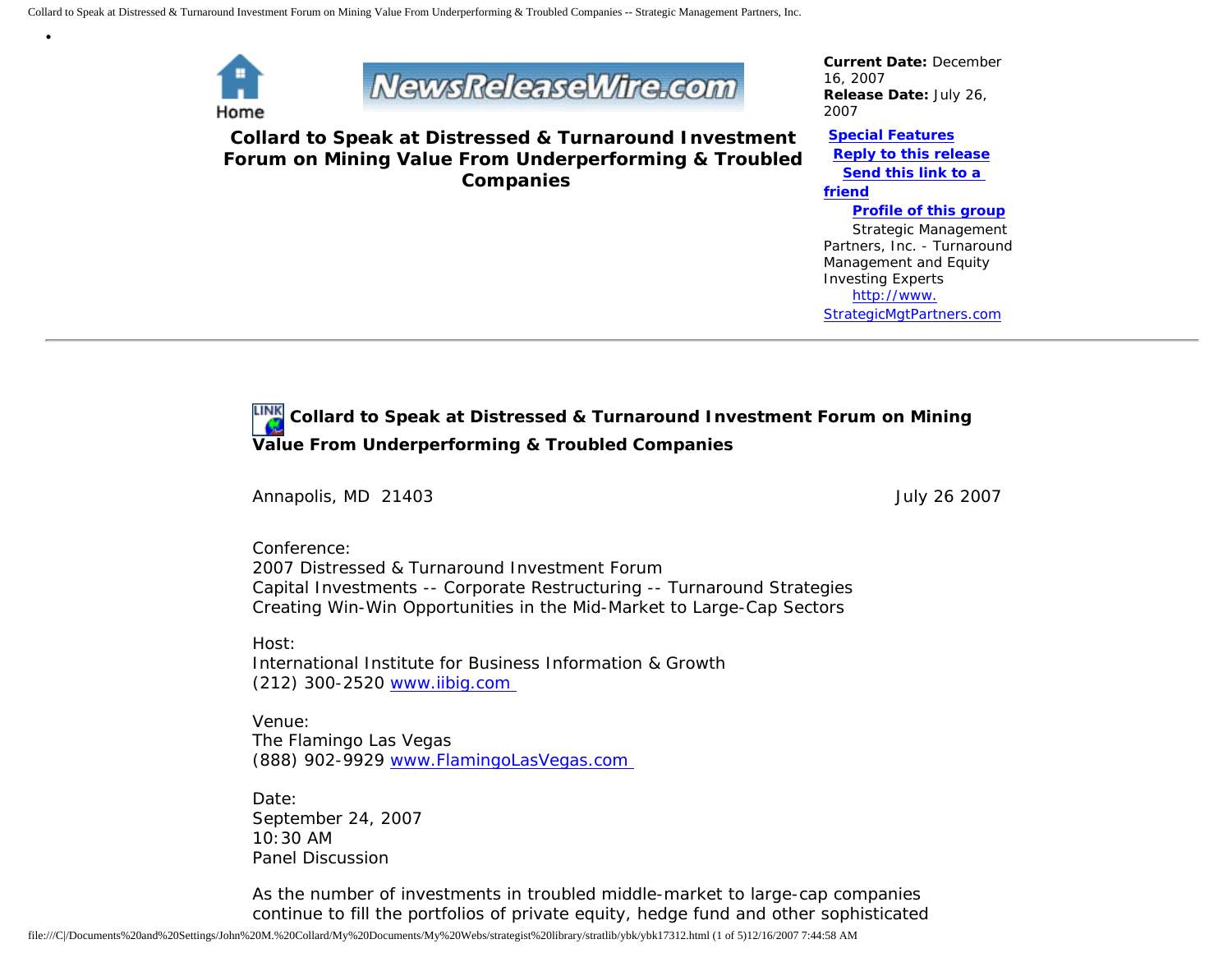investors, there is a growing need to employ 'big-picture' strategies that utilize both corporate restructuring and turnaround management savvy; in addition to financial and capital market innovations.

Creating 'win-win' opportunities in this market requires the marshalling of clever and multi-layered capital market, legal and accounting strategies. In addition, and more importantly, corporate restructuring and turnaround strategies must also be deployed to complete the process of mining value from underperforming and troubled companies.

There are many conferences that focus on the narrow subject of distressed 'debt.' But the issues and opportunities that revolve around debt in troubled companies are only part of the marketplace of investing successfully in the whole distressed and turnaround market. This Forum is the place where professionals representing solutions and strategies in this highly sophisticated and lucrative market will meet and discuss ideas and outcomes.

Panel:

Mining Value From Underperforming & Troubled Companies

Moderator: John M. Collard, CTP, Chairman, Strategic Management Partners, Inc.

Panelists:

Richard W. Wirth, CEO, Corporate Renewal Services, Inc. Mark E. Chesen, President, National City Capital Markets Philip A. Arra, President, Hunt Special Situations Group, LP

Mr. Collard said "there is real value-added realized when investors bring in turnaround professionals to run a company or advise private equity investors on investing in underperforming companies in which they want to invest. They bring a unique leadership style to focus on the immediacy of changes required. When a company is in trouble a different transferable set of leadership skills is required to set the company back on a profitable path." "Focusing on exit strategies from the start is key to maximizing returns on investment. You must build enterprises that future buyers want to invest in."

"More private equity and hedge fund investors are seeking the help of turnaround experts, and many are adding this talent to their senior management roles." Regardless of who employs the turnaround manager, their unique expertise is required to be successful in this market.

###

Reference:

[www.StrategicMgtPartners.com](http://www.strategicmgtpartners.com/)

[Distressed & Turnaround Investment Forum Agenda PDF](http://members.aol.com/Strategist/iibigdtinv07.pdf)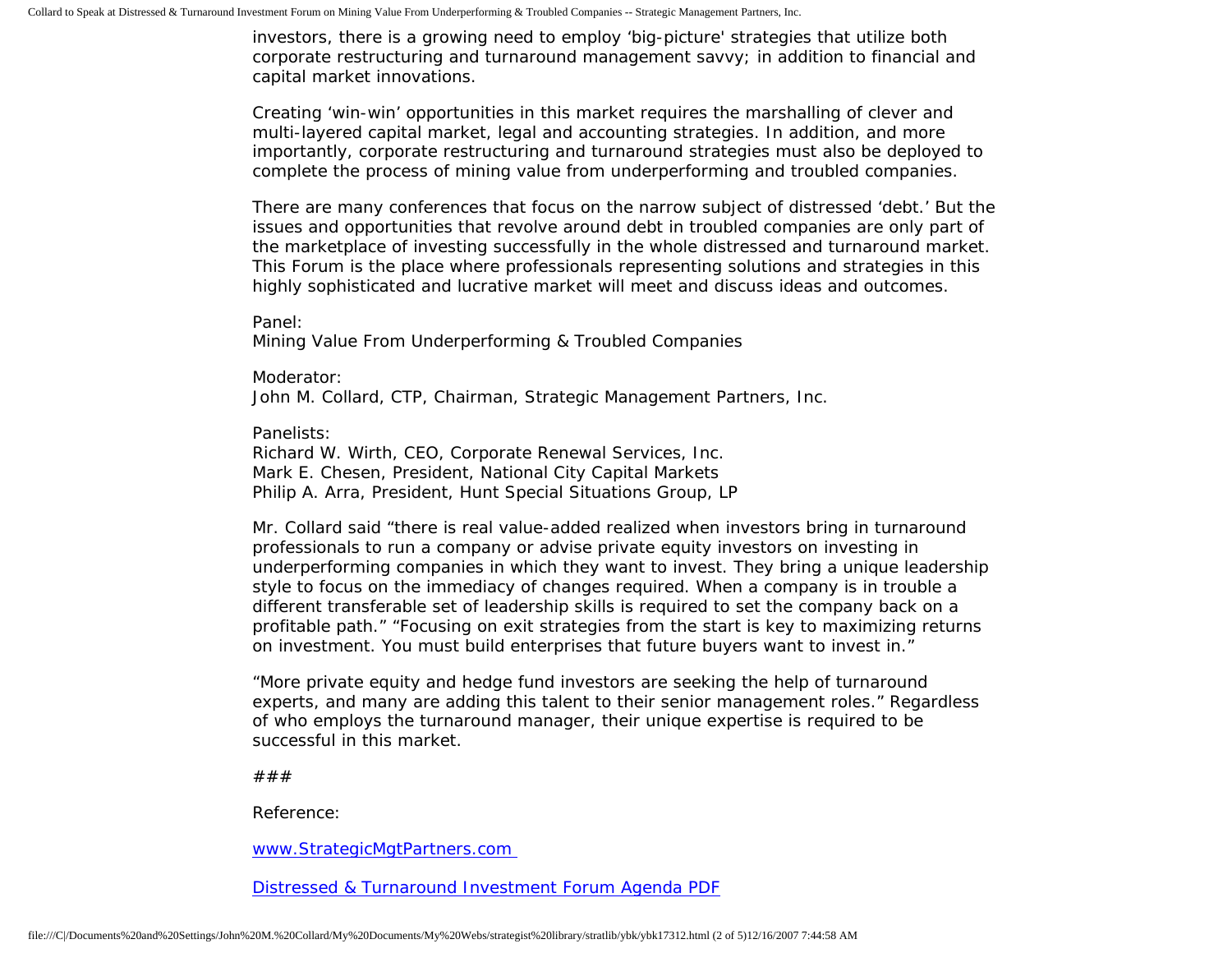Collard to Speak at Distressed & Turnaround Investment Forum on Mining Value From Underperforming & Troubled Companies -- Strategic Management Partners, Inc.

[Distressed & Turnaround Investment Forum Agenda at iiBIG Web site](http://www.iibig.com/conferences/F0701/overview.html)

[www.iibig.com](http://www.iibig.com/) 

John M. Collard (John@StrategicMgtPartners.com) Chairman Strategic Management Partners, Inc. 522 Horn Point Drive Annapolis, MD 21403 Phone : 410-263-9100 Fax : 410-263-6094

[www.StrategicMgtPartners.com](http://www.strategicmgtpartners.com/)

More Information [iiBig Distressed & Turnaround Investment Forum Overview](http://www.iibig.com/conferences/F0701/overview.html)



[Ask a question with InterviewNetS](http://www.expertclick.com/expertClick/contact/default.cfm?GroupID=1016)M

## **Other experts on these topics:**

- **1. [Management](http://www.expertclick.com/search/default.cfm?SearchCriteria=Management)**
- **2. [Leadership](http://www.expertclick.com/search/default.cfm?SearchCriteria=Leadership)**
- **3. [Planning](http://www.expertclick.com/search/default.cfm?SearchCriteria=Planning)**
- **4. [Invest](http://www.expertclick.com/search/default.cfm?SearchCriteria=Invest)**
- **5. [Strategy](http://www.expertclick.com/search/default.cfm?SearchCriteria=Strategy)**
- **6. [Small Business](http://www.expertclick.com/search/default.cfm?SearchCriteria=Small Business)**
- **7. [Strategic Planning](http://www.expertclick.com/search/default.cfm?SearchCriteria=Strategic Planning)**
- **8. [Advisor](http://www.expertclick.com/search/default.cfm?SearchCriteria=Advisor)**
- **9. [Valuation](http://www.expertclick.com/search/default.cfm?SearchCriteria=Valuation)**
- **10. [Transition](http://www.expertclick.com/search/default.cfm?SearchCriteria=Transition)**
- **11. [Value](http://www.expertclick.com/search/default.cfm?SearchCriteria=Value)**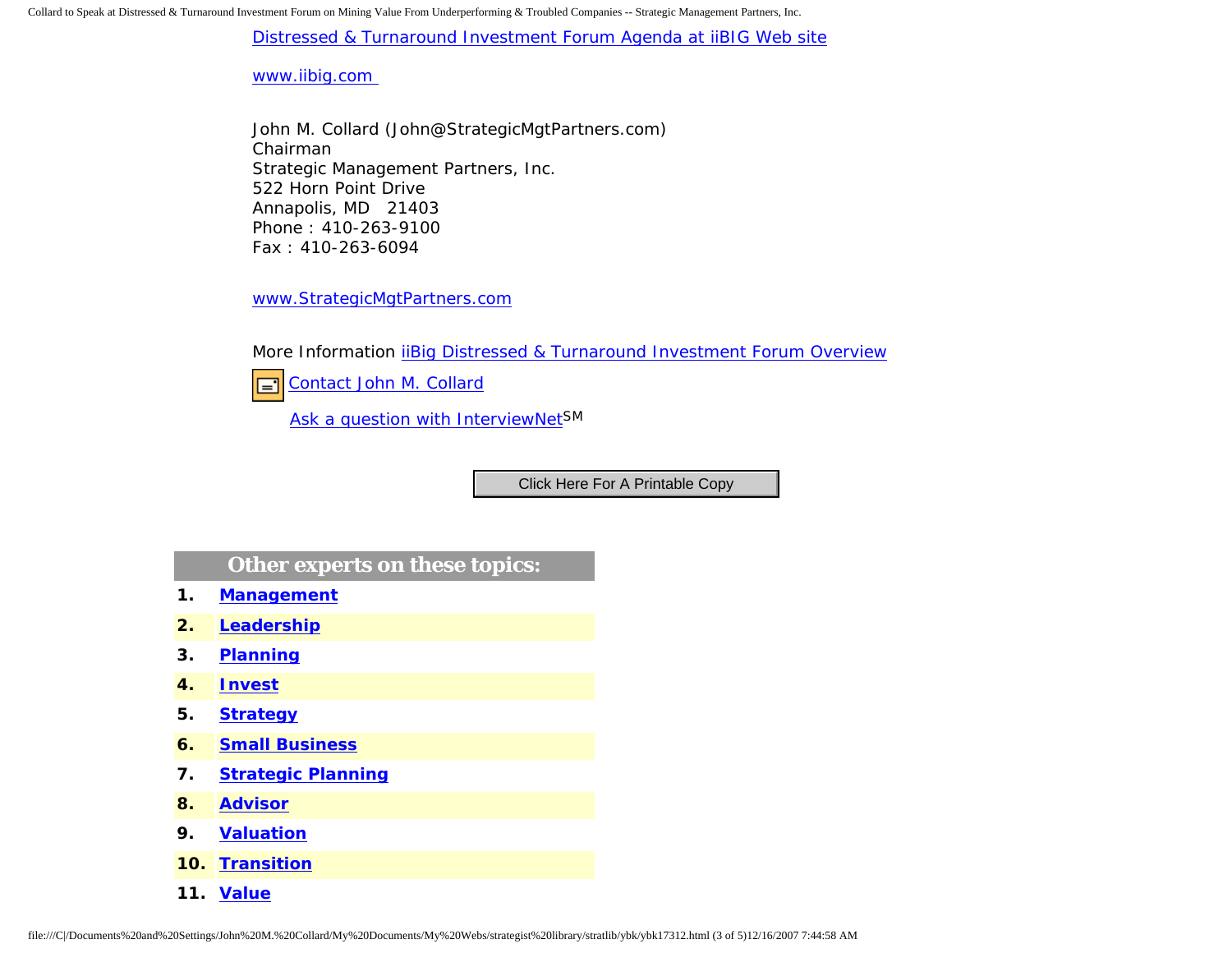Collard to Speak at Distressed & Turnaround Investment Forum on Mining Value From Underperforming & Troubled Companies -- Strategic Management Partners, Inc.

- **12. [Bankruptcy](http://www.expertclick.com/search/default.cfm?SearchCriteria=Bankruptcy)**
- **13. [Crisis Management](http://www.expertclick.com/search/default.cfm?SearchCriteria=Crisis Management)**
- **14. [Governance](http://www.expertclick.com/search/default.cfm?SearchCriteria=Governance)**
- **15. [Investment Management](http://www.expertclick.com/search/default.cfm?SearchCriteria=Investment Management)**
- **16. [CEO Effectiveness](http://www.expertclick.com/search/default.cfm?SearchCriteria=CEO Effectiveness)**
- **17. [Executive Leadership](http://www.expertclick.com/search/default.cfm?SearchCriteria=Executive Leadership)**
- **18. [Turnaround](http://www.expertclick.com/search/default.cfm?SearchCriteria=Turnaround)**
- **19. [Corporate Change](http://www.expertclick.com/search/default.cfm?SearchCriteria=Corporate Change)**
- **20. [Ethical Issues/Management](http://www.expertclick.com/search/default.cfm?SearchCriteria=Ethical Issues/Management)**
- **21. [Startup](http://www.expertclick.com/search/default.cfm?SearchCriteria=Startup)**
- **22. [Corporate Restructuring](http://www.expertclick.com/search/default.cfm?SearchCriteria=Corporate Restructuring)**
- **23. [Executive Transition](http://www.expertclick.com/search/default.cfm?SearchCriteria=Executive Transition)**
- **24. [Turnaround Management](http://www.expertclick.com/search/default.cfm?SearchCriteria=Turnaround Management)**
- **25. [Venture Capital](http://www.expertclick.com/search/default.cfm?SearchCriteria=Venture Capital)**
- **26. [Asset Recovery](http://www.expertclick.com/search/default.cfm?SearchCriteria=Asset Recovery)**
- **27. [Corporate Renewal](http://www.expertclick.com/search/default.cfm?SearchCriteria=Corporate Renewal)**
- **28. [Bank Portfolio Management](http://www.expertclick.com/search/default.cfm?SearchCriteria=Bank Portfolio Management)**
- **29. [Bankruptcy Avoidance](http://www.expertclick.com/search/default.cfm?SearchCriteria=Bankruptcy Avoidance)**
- **30. [Chief Executive Officers](http://www.expertclick.com/search/default.cfm?SearchCriteria=Chief Executive Officers)**
- **31. [Leadership Management](http://www.expertclick.com/search/default.cfm?SearchCriteria=Leadership Management)**
- **32. [Reposition](http://www.expertclick.com/search/default.cfm?SearchCriteria=Reposition)**
- **33. [Systems Integration](http://www.expertclick.com/search/default.cfm?SearchCriteria=Systems Integration)**
- **34. [Bankruptcy Re-Organization](http://www.expertclick.com/search/default.cfm?SearchCriteria=Bankruptcy Re-Organization)**
- **35. [Equity Capital](http://www.expertclick.com/search/default.cfm?SearchCriteria=Equity Capital)**
- **36. [Equity Investing](http://www.expertclick.com/search/default.cfm?SearchCriteria=Equity Investing)**
- **37. [Investing Investments](http://www.expertclick.com/search/default.cfm?SearchCriteria=Investing Investments)**
- **38. [Troubled Companies](http://www.expertclick.com/search/default.cfm?SearchCriteria=Troubled Companies)**
- **39. [Underperforming](http://www.expertclick.com/search/default.cfm?SearchCriteria=Underperforming)**

**Click to find more Experts on these topics**